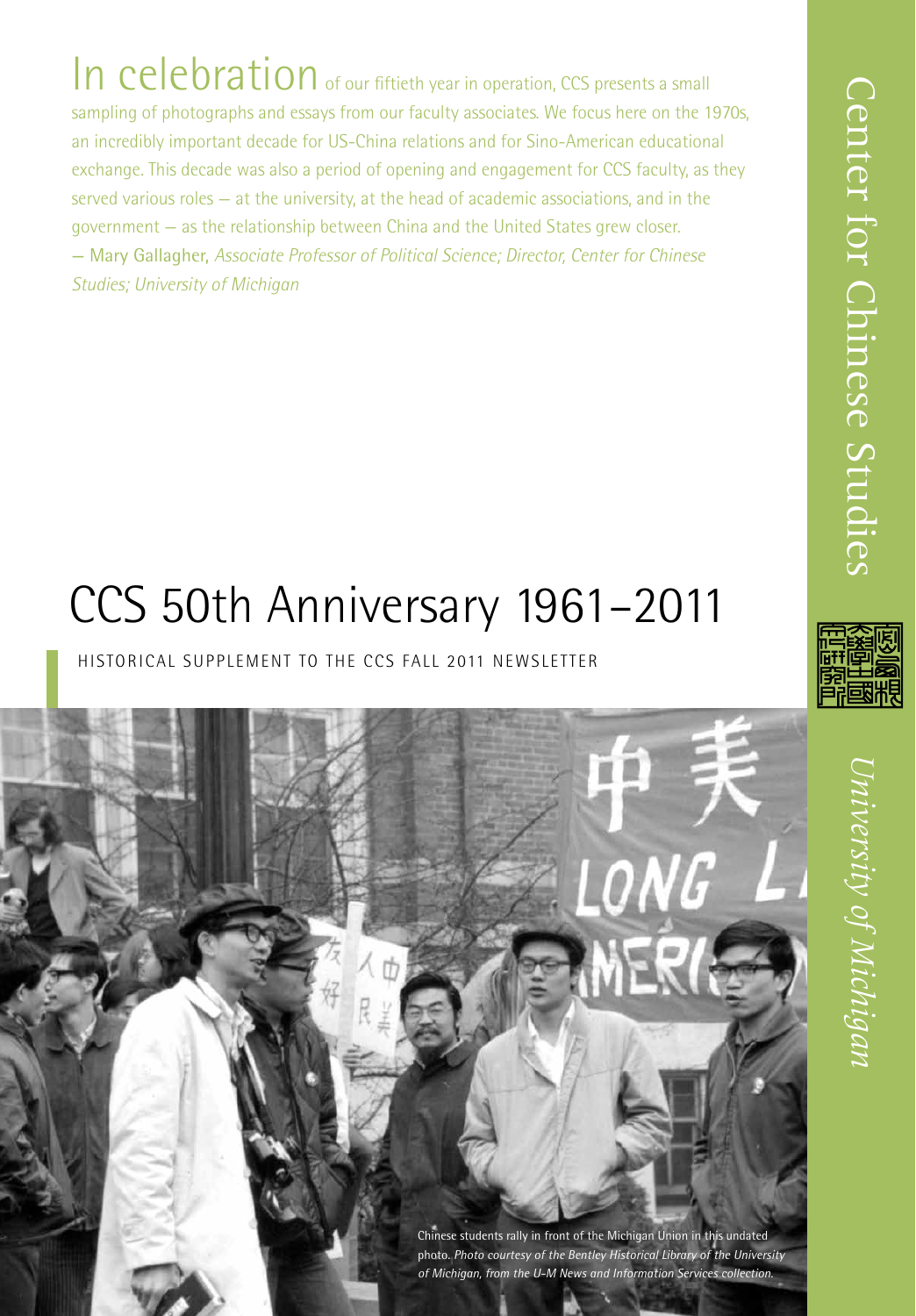## Things of Note – In Search of a Home

#### Harriet Mills

*Professor Emerita Harriet Mills, Asian Languages and Cultures, reflected on her experience and memories of China in this undated University of Michigan article*

*Professor Mills is a truly unique individual in the American community of China scholars. Raised in China as a missionary child, she absorbed the sights, sounds, and struggles of a society in turmoil, confronted with invasion and revolution. Then after a decade in the U.S. when she acquired her B.A. from Wellesley. got her M.A. and began her Ph.D. at Columbia, she returned to China in* 1947 *as a Fulbright Scholar. Staying on after the Communists established the People's Republic in* 1949, *Professor Mills watched the total transformation of China's politics, culture, and economic wellbeing. Personally, however, she was arbitrarily arrested as a "spy" and incarcerated for four years. Yet the experience went beyond the obvious pain and anguish. It provided unique insights into the Chinese Communist assumptions about human development and their methods for improving it, a bitter but better way of fathoming their social goals as compared with scholarly study from a distance. Thus, Professor Mills can address contemporary China at many levels through her intensely personal and professional involvement.* — Allen S. Whiting

If was odd and yet familiar. At the ten o'clock evening stopov in Shanghai, between Tokyo and Peking, we were ushered in a cavernous, empty reception hall and up a broad flight of recarpeted stairs to a dining terrace whic t was odd and yet familiar. At the ten o'clock evening stopover in Shanghai, between Tokyo and Peking, we were ushered into a cavernous, empty reception hall and up a broad flight of red carpeted stairs to a dining terrace which flanked both sides of the staircase. The Westerners, in our case largely French and to the left, the Chinese to formica tables and bowls of hot noodles and tea on the right. A clear separation. I had grown up in the era of extraterritoriality. I was used to being apart, waited on and my tastes catered to, not as a matter of right-in fact, my father had throughout his career been a strong opponent of the privileged and a leader in the movement to return the churches to Chinese leadership and in the drive to get the mission schools to register with the new Nationalist government after 1927. No, it was not a matter of right-that I had always seemed to understand-but as a matter of practicality. In a land with no gas, no electricity and only charcoal or coal for cooking, in a land with no modern stores and only in later years anything that approximated refrigeration, in a land with no telephones, no steam heat, with coal stoves which had to be serviced several times a day in winter-in such an environment, to function at all one needed servants.

 In a time of civil unrest and quixotic legal jurisdiction, prudence advised evacuation from time to time aboard U.S. warships. And so the way of life-rooted, I always understood, in practical necessity, not in the divine right of kings-had become a familiar and comfortable convenience. As I grew older, this way of life centered on my compound, my American friends, my schoolmates at Hillcrest or the Shanghai American School, my summer resort. The Chinese I knew were largely servants or associates of my father who came asking for something. For he was a man whom many circles respected and his white calling card-like those of most Westerners-was an open sesame in the areas I knew as a child. Westerners could always go where they wished, to the monasteries, temples, etc. And so I grew up conscious

of a separation from the people in the land where I lived, constantly escorted and accounted for by servants or rickshaw men. Until I went to college, I had known no other life. No wonder that I sometimes played princess.

 Ten years later I went back to China, by now firmly convinced of my own position as underdog in American society. I had returned, I came to realize, in search of a comfortable and familiar style, a style I found and one which persisted - albeit with increasing military and political constraints - until I was arrested in July, 1951.

 Ironically, it was in prison that I first learned to identify with the Chinese, to understand what my position had been. The Chinese as masters now in their own country had turned things upside down; they were calling the shots. I was a nothing, but I came to love and respect them. They made it clear that extraterritoriality was a thing of the past, as it should be. The era of Western privilege was gone. Fine.

Gone, maybe, but not dead. The careful isolation of the Westerners that night in Shanghai from their Chinese fellow passengers, the provision of escorts like aides-de-camp, the extraordinary

**Professor Mills on the steps of Sun Yat·sen's tomb in Nanking.** 

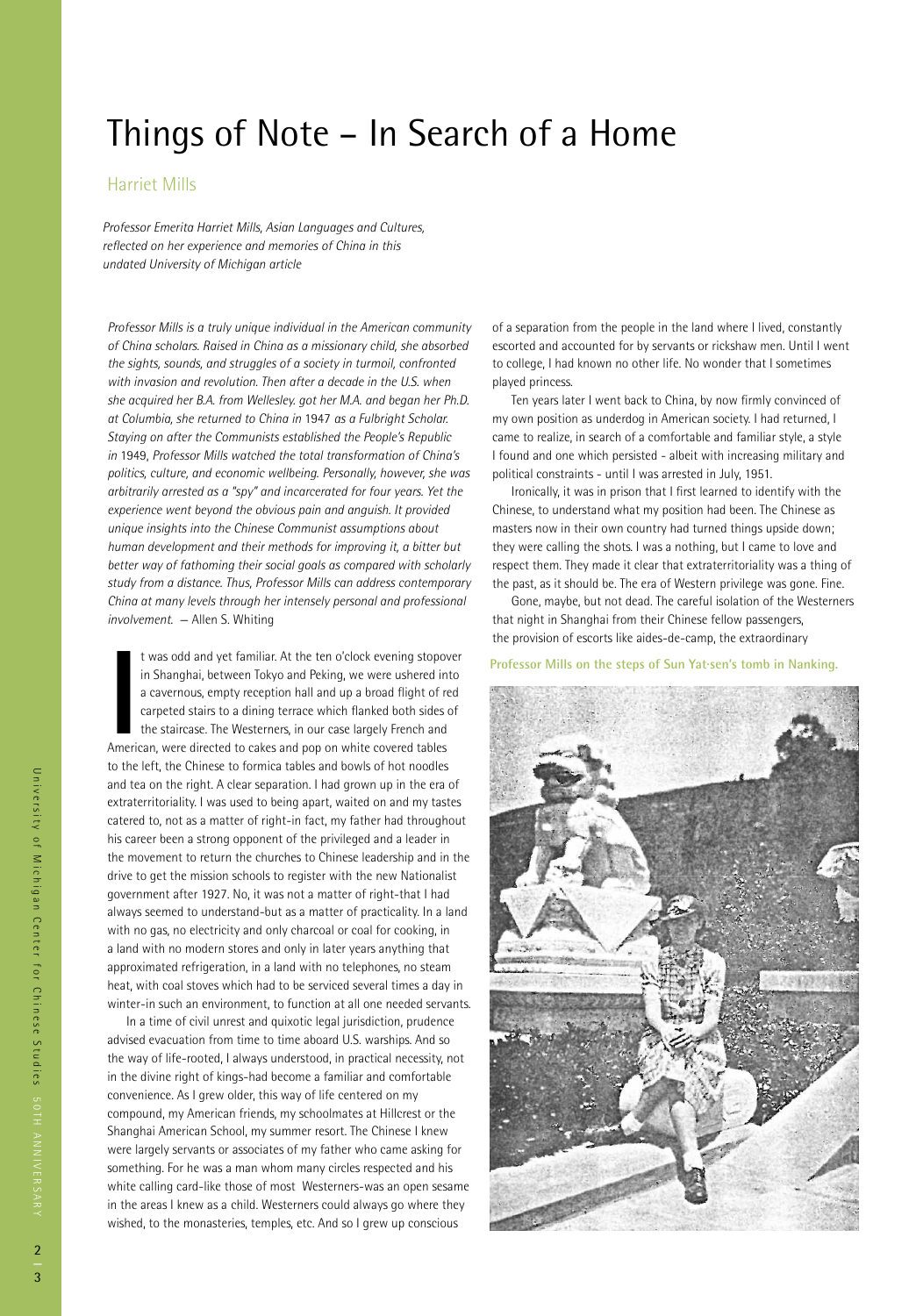

**Harriet Mills, now Professor Emerita of Chinese, in an undated photo.** 

accommodations in hotels from Peking to Canton, the marshaling of special transport, the opening of museums, the access - albeit ceremonial - to top levels of governmental cultural leaders, the management of assorted special requests from interviews to banquets, the parting of shopping lines at counters like the waters of the Red Sea, all these spoke to special privilege. But this time it was different. We were to exist in a clear glass booth shrewdly designed to protect China from us, not

us from China. Inside it was still *very* comfortable, *very* convenient, very easy on the ego and *very* safe.... and to me, at least, profoundly unsettling. I went through China *very* high. I could see out, I was home but disembodied like a shadow passing by a reality I could no longer touch.

And so, though more isolated and cut off than before, I was home, overwhelmed at first by familiar things I only then realized I had forgotten that I had forgotten. In the city there were the whitewashed trunks of trees lining a road; the green and yellow pedestal post boxes; the window boards going up on stores at night; the traffic cops with long white sleeve cuffs on round podia or in towers semi-directing traffic; the candied crab-apple peddlers of Peking; the coal brickets piled up and drying or burned now to pink-grey dust; the open rectangular grey wooden garbage boxes, in use and tidy now; the winged black headbands of the very old ladies bent slightly forward as they tottered on their tiny bound feet; old people sunning out of the wind on a winter day-well-dressed now and sunning for pleasure, not necessity; rags drying on boards soon to become shoe bottoms; the round wicker trays for food displays; the little coal or charcoal *stoves* with *stove* pipes and the familiar dust pan and broom nearby; the face masks of surgical gauze worn against the wind; the layout of the traditional stores-the high counter, the shallow space at the front open to the street; the same thin lined notebooks I grew up on; the same curious use of English and English letters to mark canned goods, bicycles, radios, etc. Why "Phoenix" brand bicycles in Peking? The gloves that cover the fingers to the last joint but leave the tips exposed; the spittoons and, of course, the marvelous smell of cooking.

 In the countryside, the sunning of quilts in the winter sun to puff them up; the meat and vegetables hanging out to dry, strung from bamboo poles; the bright green of paddy fields and early spring rice; the same clustered villages, the earthbordered fields, the water buffaloes, the water or manure carrier, his two buckets slung from the pole over his shoulder and the shallow wide-mouthed cone ladle with which to ladle the night soil out; the women squatting on a stoop at the edge of a dirty pond washing vegetables, honey-buckets and clothes; the houses -mud with thatched roofs in the south, brick or stone in the northern countryside. In the cities, the high grey walls and tile roofs, the patterned inserts of decorative tile, the high threshold and the big gates with a small entrance like the eye of the needle and the rounded stone guard posts.

 In Peking, the tailor, the bookshop, the market were where they had always been; so, too, the Peking Union Medical College looming dark and grey in the cold black dawn of February, the grace somehow gone from the flowing lines of its Rockefeller-bestowed buildings and the green drained from its curving tiled roofs. But for all its grime and bustle, it seemed now more than ever the medical center for the people of Peking. In Nanking, on the residential street behind the University of Nanking which I knew as a child, the cobblestones are still there, the house where Jimmy Thomson, now curator of Nieman fellowships at Harvard, grew up, still stands next to the house where Pearl Buck lived, across the street from where the Loves, the Stewards, the Fenns and all the others had lived. The trees, the high walls, and the gates arc still there. What do they now protect? The first beauty parlor I ever saw still stands where it stood over forty years ago, offering more haircuts than permanent waves these days. And in Peking the same hutungs, now tidier, run past the houses where I lived.

All this produced a reassuring sense of visual continuity that helped anchor one as high and disembodied as I.

There were other echoes of a past familiar life: the easy comfort of cordial reception and entertainment by resident Americans (diplomats now)—one isolated group seeking out another, the almost oppressive presence of pre-war life in Shanghai where the white-coated, English-speaking staff, the elegance of the old French hotel where the bathroom faucets still bear their European markings, and the size of rooms, the closets, the two sets of doors with the slits top and bottom for air circulation in the torrid summers-all bespeak an origin that even the buffing away of the Western company name from the elevators cannot deny. You could shut your eyes and almost convince yourself you had to get ready to go to tea on Rue Roi Albert or Avenue Edward the VII and that was pretty awful.

#### I was grateful for what I did not see.

 No beggars, no children in tatters combing through garbage and slag heaps. No maimed rickshaw coolies, no bullying or jeering soldiers, no evidence of hunger, no hawkers selling a few peanuts or cigarettes or what-not under a street lamp or miserable bean oil lamp past midnight.

 No rickshaws and so no rickshaw coolies being beaten up by a policeman, the rickshaw cushion confiscated and with it the livelihood of the day; no bullying of the weak by the strong, no fighting to get on a bus or train, no cartons of chickens or pigs to share a seat with you, no suffering animals, stray dogs or cats. Indeed my total count of dogs in China was sixteen (of which nine were in a show) and three cats; no rawboned draft animals being struck by angry carters out of hunger and frustration. No smell of stale garbage. No one without shoes only one without stockings.

There were surprises, too, even in the familiar.

 I had thought the battle against superstition had been blunter but burial mounds are still prevalent, taking up valuable land in central China. Incense is still being burned and stones still being thrown on the back of the elephants at the Ming Tombs in Nanking in prayers for sons. The red door slogans for New Year's seemed from the few characters I could catch to be less political in the countryside near the Great Wall than they were in Peking.

 There were political surprises, too. At Sun Yat-sen's tomb in Nanking his slogans still grace the arches going up the mountain to the mausoleum; his will still graces the interior of that structure and his body still lies in the round vault at the back-all without benefit of "correction" or interpretation. But the statue of Sun that used to dominate the major traffic circle inside the city has been moved out here and now stands at the foot of the approach to the tomb.

In the country the land looked the same and yet different, for there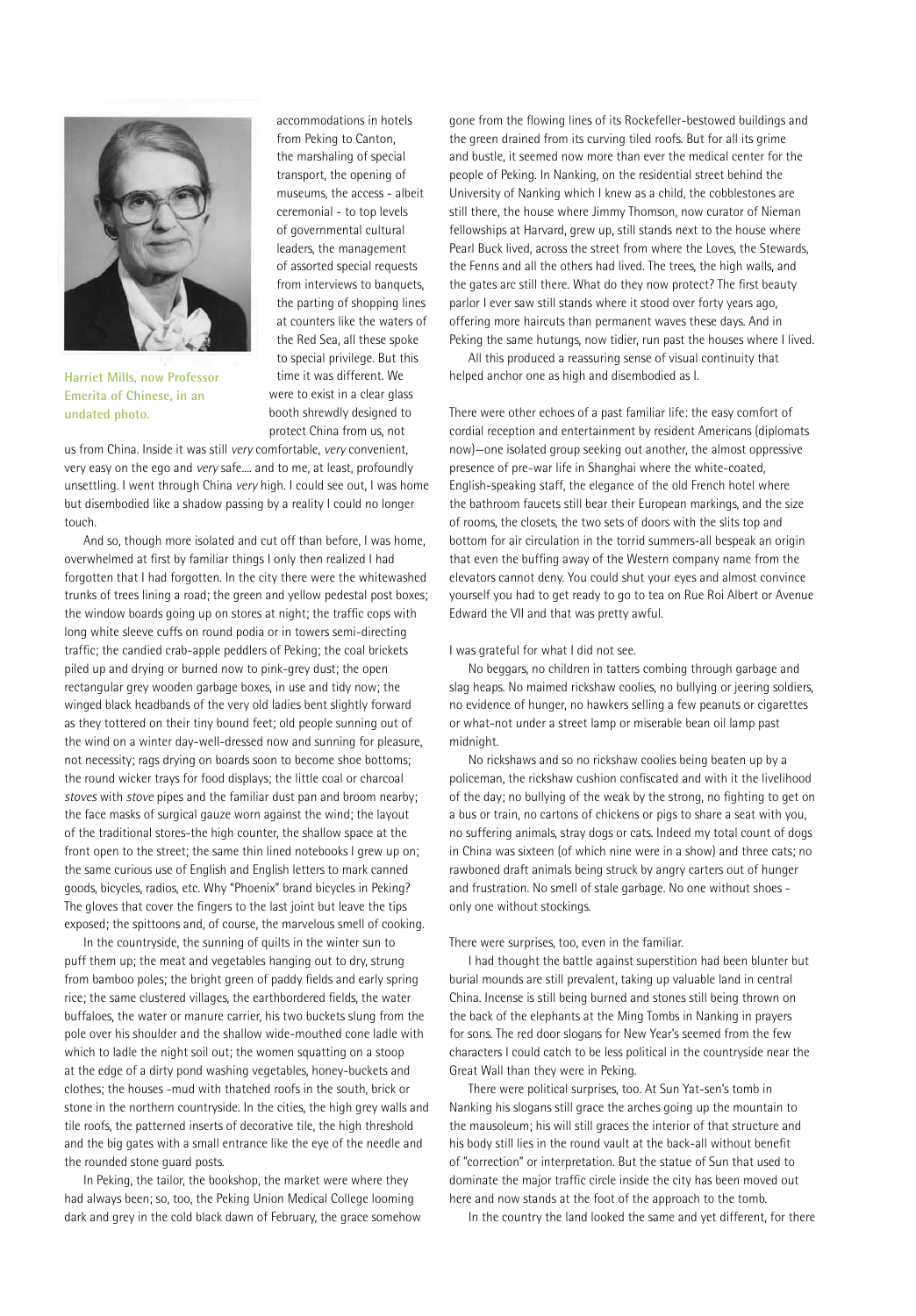has been and there is continuing an incredible re-making of old fields into larger ones and the reclaiming of land for new uses. There were crowds of people working a field instead of the solitary tillers of old and, now, a row of bicycles drawn up at the edge of the field like a new parking lot. There was little in the way of work clothes; you seemed to farm in your Sunday best. I found this striking.

Surprising, too, was the change of language - or rather the spread of the national language over China so that I, who speak only Mandarin, could function with ease from Peking to Canton between which, even in my lifetime, natives have needed interpreters to understand each other.

 Then there is the matter of public toilets and honey-buckets. Instead of the free-wheeling practices of the past, China is now plastered with simple beside-the-street in-and-out public tiolets. In the south, at least, this is apparently bolstered by a drive to collect the wastes of night in honey-buckets which are then collected in honeycarts and taken to a central honeystation -.which in Shanghai, at least, looked much like a gas station with a big truck like a gas truck being filled up. The honey-buckets are washed and left out to dry and air all day for use again at night.

 Oddly, there was an apparent deterioration in the superficial standard of living from north to south. I saw one patch on the dusk jacket of one child in a village near the Great Wall but lots of patched clothing from Nanking south. In the south, in Nanking, there were

Forbidden City or across the Bund in Shanghai, old ladies up from the country for a look at the wonders that Mao had wrought.

-The new tourism; flocks of Chinese pouring through the Forbidden City, the Summer Palace or the Ming Tombs, even in winter. These are ordinary people who would never have gone inside before; theirs is an almost embarrassed pride that this is theirs and they are there. Everywhere there are family units — mother, father and child — all snapping pictures with Chinese-made cameras and Chinese film. Incredible!

-There is delight in the feeling that the country now belongs to the people who live in it. Not only are people travelling and touring, they are also in theaters being entertained for tickets which cost virtually nothing even by their standards. They are in stores, buying everything (clothes, household goods, toys, medicine) is available for their wants - locally manufactured, garish, but It works and it is cheap. Even bicycles and television sets which are priced at about our level are not expensive in a society that knows no inflation, no panic on medical care or retirement and banks about a quarter of its monthly pay check.

There is a feeling of purpose in the air. Everyone has his role to perform and, more important, he knows where it fits in the scheme of things. He doesn't have to ask if this is important-the basic assumption of society is that we are all inter-related and everything is connected with the next. You are a shopkeeper not on your own but as a member

### Everywhere there are family units — mother, father and child — all snapping pictures with Chinese-made cameras and Chinese film. Incredible!

many pedicabs which have vanished from the north. The flat-bed carts with heavy loads which are pulled mostly by beasts or motors in the north are here pulled, disconcertingly often, by human beings. Bicyclists with small loads of vegetables on their backs suggest forced marketing or produce from the private lots. Or is this imagination? The thatched roof and mud-hut houses are more prevalent here than in the north, albeit now spruced-up. The difference is traditional but the pace of replacement by brick and glass is slower than I had anticipated or hoped. Overall, the maintenance of buildings is more depressing in the south than in the north and, oddly, seems worse than before. Simply put, there is none.

For the first time I could understand-not just explain-how people could function under the austere conditions of living and schooling which they face-tight quarters, no heat, poor light, hard benches, etc. Prison had taught me that. I myself had existed in a cell just above freezing, wearing padded clothing, with no inside toilet and a poor coarse diet. I know people can exist; with slightly better food, they can think. What is the optimal balance of comfort and efficiency? China will not have to face the problem for a long time. America has made her choice.

 I almost found the puritanical ethic to which I was born, and had refined for me in prison, surprisingly easy to take. I can live with the logic of centralized planning, the ability to decide that we shall have a health scheme or we shall take this or that as a national priority and make the national good stick above personal advantage. I can accept the "person-in-the-role," not the "person-for-himself" approach, which has always determined Chinese society but which my colleagues found repugnant and somehow frightening.

For me there are new delights on the human scale. -Soldiers and sailors escorting their old mothers through the of a collective or cooperative of shopkeepers. The service you are performing is therefore necessary and socially acceptable. And with this comes the great sense of identity and thus a new dignity.

 There is a palpable feeling of literacy in the air. This is hard to put your finger on, but it is there. We know that kids are getting an elementary school education and we can feel it. There are no letter writers sitting around. People read the price signs 10 stores, the sign boards on movie theaters, the bus maps, the menus. They are reading newspapers; the bookstores run little in-house sit-down-and-read lending libraries and they are full.

 Women, whom all the studies tell us do not yet have their fair share, are doing much better. There are women drivers, barefoot doctors, guides; how they are paid I do not know but they are in new roles, leading new lives.

 There is the overwhelming sense of cleanliness and health that may strike the returnee more than the initial visitor. The streets are clean, the side alleys are clean with garbage neatly stacked boxes near proper signs. It was winter and there were no .flies, but also no piles of excrement or slop on which they could feast in warmer weather. The gross environment of the cities at least has been cleaned up but there seems little concern for other aspects of environmental protection.

 The health of the people is obvious. Like our population they are well-fed, but I suspect many more conditions go undetected or untreated there than here-particularly eyes, teeth, TB, and cancer.

 The three-tier health delivery system is a delightful model rational if rudimentary. What the paramedic barefoot doctor cannot handle goes to the commune or local clinic and from there, if need be; to the district or municipal full-service hospital. The system is stronger on public health and emergency services than on preventive or corrective maintenance.

On a real, if minor, personal level, there is justice in this design.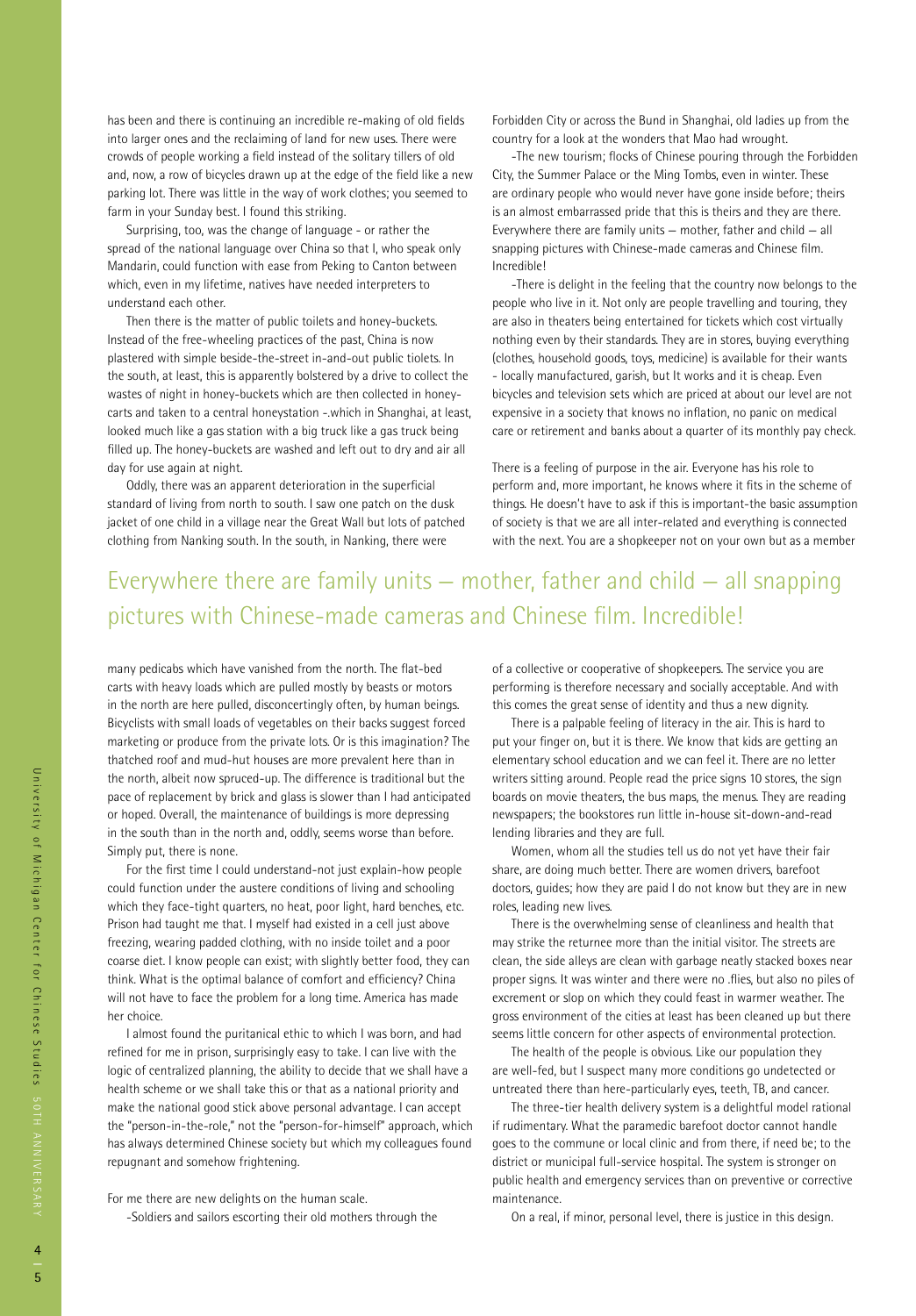My last home in Nanking is now a district health station. That would have pleased my father, who, from the time he went to China in the first year of the Republic until he left in the first year of the People's Republic, devoted the intervening thirty-eight years to improving the life of the people about him in China. He was never comfortable behind the big grey wall, the servants' quarters across the back court from the main house. The well-baby clinics, public health and sanitation classes, the vaccination campaigns which my mother and he and others in the mission supported have now taken root in the very setting he left to return home, a sick man to die a few years later of cancer.

Gradually it hits me-the wonder of the transformation that is proceeding ahead on all fronts at once-in city and town, in industry as well as in society. The dispossessed from the pits of the mines are not only being fed, they are also learning English at the universities or becoming athletes and acrobats, some to go on world tour. There is transformation in all forms of art (if you can call it that), both Western and Chinese; Western and new types of Chinese musical instruments are being manufactured. Geological exploration proceeds apace; defense and research are pushed. Resources are thin but they are being spread and used. There is no drain in spirit or substance of a nonparticipatory negative force on welfare.

And this leads to rumination on what a fragile thing an "age" is despite the comforting visual and behavioral continuity, China is a categorically different society re-made in short order from the bottom up. What does this tell us about the shifts of history-and what promises could it prod us to fulfill?

There were contradictions, oh so many contradictions!

-The emphasis on productive labor but the wasteful intensiveness of carving thirty-seven concentric ivory balls for display, since no one has the necessary U.S. \$20,000 to buy them.

-The emphasis on health but the lack of interest in the smokingcancer link. -The emphasis on improving the conditions of the population but the lack of safety measures in factories.

-The emphasis on construction but the disinterest in maintenance.

Deep inside of me all is not well; there is strain and resentment. I resent in a very personal way the hypocrisy-or is it stupidity-of certain policies I know they will surely regret. I feel betrayed; this revolution is too good for that. What is the arrogant nonsense that tore down the centuries-old Peking city wall and is even now beginning to dismantle large sections of the even more impressive Nanking wall?

 The antique shop is upsetting. My sympathy is with the owners of these items confiscated, no doubt, during the Cultural Revolution. I am angered by the stupidity of allowing irreplaceable artifacts of the past out of the country, even for foreign exchange, but my anger is tempered by my wish that I had money enough to buy sixty-dollar plates, one-hundreddollar bowls, two-hundred-dollar robes, and even more expensive Chinese furniture. Money, I know, would have subverted principle; how deep does my resentment go? I settle for some silver chains with charms to lock children to the earth but which can do little for me other than to give me a tangible possession from my old home town. But not too painfully tangible, for suddenly I see on a tray of small silver objects a tea strainer like one I remember as a child with a cut-out bamboo pattern border around a silver mesh basket with the letter "M" on it. Could it be? We had, after all, been looted twice. It is too much to face; I leave it there.

 I resent the shows put on for us, the libraries with suspiciously stocked shelves where books have not been removed for more than ten years and where novels are housed near economics and history. I resent not getting straightforward answers to straightforward questions. Why are so many shops along the streets of Nanking boarded up in such a crazy pattern? How are the universities really run? Do you honestly enjoy the revolutionary ballets? Oh, how I would like to suggest that we take off our shoes and sit down and talk, but it is useless. I can give the speech, too.

 I do not like feeling like a conspirator seeking out my old haunts in Peking, or wheedling a taxi out of the authorities in Nanking to go by my old homes. I resent not being able to go inside the schools and universities I used to frequent. I go past Ginling College but cannot enter. I cannot even find the site of Hillcrest.

 The lack of maintenance appalls. The colonial Williamsburg buildings of the Shanghai American School and the lovely open quadrangle and playing fields now hide behind an eightfoot grey wall over which only the unpainted cupola still is visible. The gate where the bicycle house used to be is still on a slant at the corner but there is no sign on it. I have been warned not to take pictures. It is clearly an army installation.

Across the street the Community Church still stands, American suburbia, vine-covered and the same but inside I hear it is a basketball court. Behind, the manse is still there-a substantial brick residence-for whom or what?

I am startled and apprehensive as the friendliness of the old lady who spontaneously shares her umbrella during a sudden downpour, shrivels into furtive panic when she learns I am a missionary's daughter come home. But no one has heard. She is a retired nurse, she says, whose whole career was spent at - she points to the old mission-run Drum Tower Hospital. The years make it plain she trained under those I knew there as a child but she does not answer. I, too, have known this fear and I am a little sick .

 I feel constrained at not being able to engage in conversation with professors and staff at the universities about people and problems on which we once would have shared a common approach. I want to ask more of the English teacher at Tsinghua who was educated at Pembroke and has a sister in Nebraska. I want to reminisce about friends and the past with the old professor in Nanking. Let's be honest. This is my old imperialist self reasserting itself, wanting through contact with these people to re-establish myself in a now-strange environment.

 Indeed, I am irritated with myself for trying to get some feeling of identity through establishing myself with the guides. I am surprised at how easily the line comes back - I had had four years of good training, remember? How I wish they would cut the nonsense. I long for an acceptance that can never come.

 I resent thinking about what would be appropriate to discuss with Dr. Wu Yi-fang, a friend of my childhood and distinguished Michigan alumna. She clearly felt no restraint. And I did not like it that the next day the guide expressed surprise that I had really known Dr. Wu as well as I had said. He remarked, somewhat incredulously, "She said she was delighted to see you. She knows your mother very well, too."

Finally I remember, not necessarily to my credit, the thought that flashed through my mind at the beautiful aristocratic face of an older woman I saw on Wang Fu Ching in Peking. Even the grey proletarian garb could not hide the breeding and assurance behind that handsome countenance. Perhaps, I thought, perhaps we could talk. Perhaps you could tell me what this is all about.

I know I can't go home again. But I am glad I tried.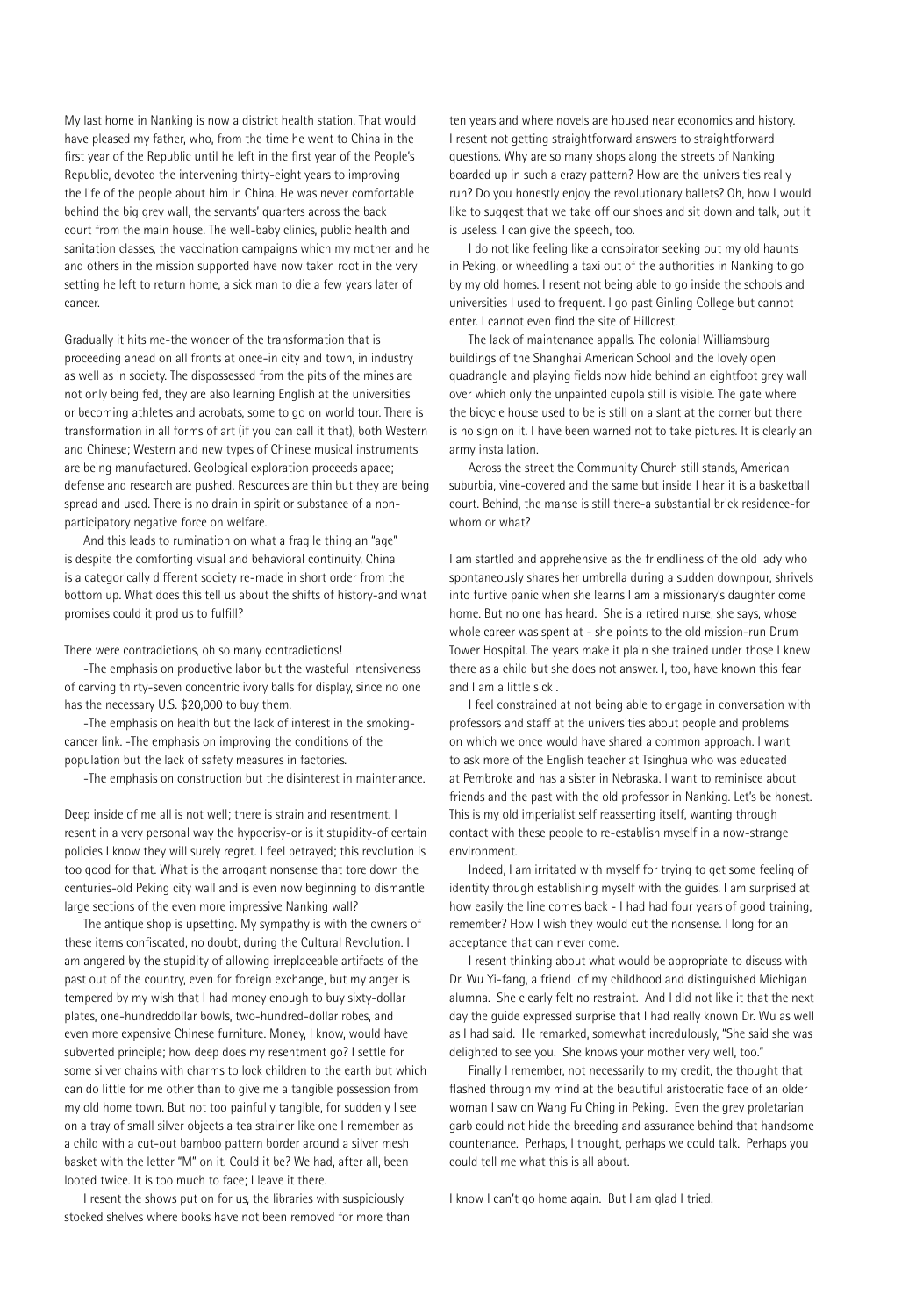## Research on Ding Ling: March-August 1981

Yi-tsi M. Feuerwerker Department of Asian Languages and Cultures University of Michigan

**Mullet She was dead or starting to China was to collect material**<br>
for a critical biography of Ding Ling. When I began<br>
my study of modern China's most famous and<br>
controversial woman writer some years ago, no<br>
one in the for a critical biography of Ding Ling. When I began my study of modern China's most famous and controversial woman writer some years ago, no one in the outside world, including myself, had any Chinese Communist Party in 1958 after the anti-rightist campaign and henceforth became a non-person, her writings banned wholesale, her name never mentioned in public.

 In June 1979, the very same month that I was completing a manuscript on the development of her fiction, Ding Ling was rehabilitated. Suddenly it became possible to visit the writer herself, to find out perhaps what had happened during those 20 years of silence, and to attempt a biography, not just for its intrinsic dramatic interest; great as that was, but for the ways it would exemplify the relationship between literature and politics in modern China. Ding Ling was then 77, her problems of ill-health and old age exacerbated by the hardships suffered in exile and solitary imprisonment. If this research was to be carried out at all, it seemed important to begin soon. I applied for a grant from the Committee on Scholarly Communication with the People's Republic of China and, as a research scholar in its National Program for Advanced Study and Research in China, went to China for six months. My research was funded by the National Endowment for the Humanities. The Institute of Literature of the Chinese Academy of Social Sciences (CASS) agreed to be my sponsoring unit. While collecting data for a longer substantive critical biography, I also had more immediate objectives. One was to bring up-to-date the brief biographical sketch with which I had introduced my analytical study of Ding Ling's fiction and the other to compile as an appendix a chronological list giving the first publication date of all her novels and short stories.

 What I planned to do during my six-month stay in China was, of course, to talk to Ding Ling herself and interview others who had known or worked with her. One goal was to read everything she had ever written, including short pieces in ephemeral periodicals or local newspapers that were not available in this country. I also hoped to

meet with other literary scholars and researchers who might be working on the same subject to exchange information and compare methods of approach. It was my good fortune not only to have many conversations with Ding Ling but also to be able to watch her perform and interact with others in a variety of situations. I had



the rare experience of spending nine day's as another "inmate" in the Gulangyu Convalescent Home in Fujian where she was spending the winter months. Most rewarding of all, I traveled with her to the state farms of northeastern Heilongjiang, where she had spent her 12 years in exile doing labor reform. These frontier areas are closed to outsiders. and not surprisingly, my request for a travel permit was flatly rejected. I went to talk to the people in the Foreign Affairs Bureau of CASS, and at their suggestion but without much encouragement, I submitted a long letter outlining my research objectives for them to forward to the proper authorities. Although one hardly knows to what to attribute the change in decision, a little over a week before Ding Ling's group was to depart for the Northeast, I learned I was to be granted a travel permit after all.

Apart from Ding Ling and her husband Chen Ming, the group of ten consisted of writers, editors, and an occasional reporter. All of us in her entourage were anxious to learn something about Ding Ling's experiences while she had been in the Great Northern Wilderness *(beidahuang),* to get a visual impression of this unique place in China, and to talk to those who had known her and what it was like during that unimaginable time of 1958 to 1970. I was the only "foreign guest" there. During the 20 days that we traveled and intimately lived together, I gained some insight into the dynamics of small group relationships in contemporary Chinese society.

 The remainder of my stay in China was roughly divided half and half between Shanghai and Beijing. The Institute of Literature arranged for me to interview writers and publishers and introduced me to the various libraries.

 My sponsoring institution, the Institute of Literature of CASS, or more specifically the Modern Literature Section, took its responsibilities toward me seriously and tried to meet all my requests to the best of its ability. They were, however, apparently operating under some official guidelines for the treatment of foreign scholars, and this put certain constraints on our relationship.

Since I had lived in China some 33 years ago, I was not provided



*Left:* **Ding Ling, 1981** 

*Right:* **Yi-tsi Feuerwerker is introduced to Zhou Enlai, Beijing l973.**  *Photo courtsey of Albert and Yi-tsi Feuerwerker.*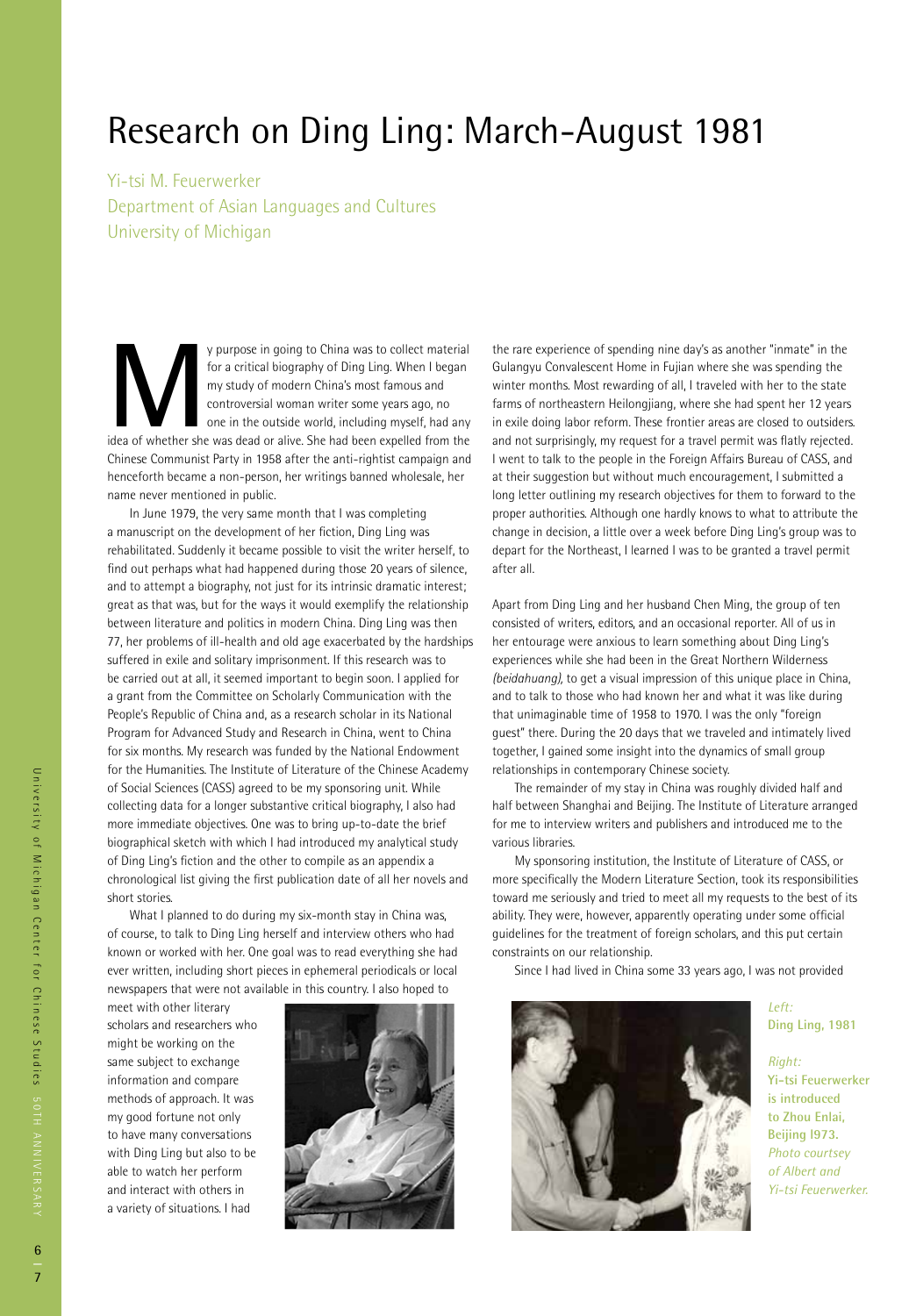with a guide. The Foreign Affairs Bureau of CASS made arrangements for living and travel. One contact person at the Modern Literature Section was responsible for setting up interviews with writers at my request and for accompanying me to them. She was the one who secured the letters of introduction required for each library, made the preliminary visits in each case, and conducted the additional negotiations necessary for me to use the newspaper section or the rare book room. One recent graduate, a young "rookie" who had just joined the institute, was designated to run errands for me, to hunt up books from the institute's collection and deliver them to my room. Two other members of the group were additionally charged with perhaps the more social side of my life: we went to plays and toured museums together.

 I did not really learn who in the group might be working in areas of research close to mine. One does not enjoy the free and easy associations typical of similar situations in the US: talking shop over lunch, casual visits at homes, etc. It is quite possible that if I had stayed longer than the two and half months I did in Beijing, some of the constraints would have been overcome. These relationships did become more open over time. People eventually talked feelingly about their work, their plans and hopes for the future.

A dramatic revelation of the limits of public and formal contacts in contrast to the possibilities of academically meaningful exchange on a more personal level was provided scholars, many of them young, earnest, and hard-working, were also the source of much information; they guided me to library collections and revealed the whereabouts of obscure journals.

 Most things in China depend on building a relationship. One must give the other side time to perceive and formulate an opinion about who one is, not just walk in and expect service. Library staffs turned ever more *co*operative as I became a continuing presence. The fact that I was only able to see some writers once was a severe handicap. Thus time and repeated contact are of the utmost importance. This contact includes exchange and travel between the two countries. When Ma Liangchun, the head of the Modern Literature Section, came to this country on the Distinguished Scholar Exchange Program from January 20 to March 6 this year, he stopped over at the University of Michigan. He brought with him some materials that I had despaired of getting in Beijing. My acquaintances in Beijing had gone through extraordinary efforts to procure them for me because our relationship, with Ma Liangchun's visit, seemed now to be an ongoing one. When Ding Ling, who had been at the International Writing Program at the University of Iowa last fall, came with her husband Chen Ming to Michigan, we felt all the pleasure of a reunion. In building relationships, while patience is a requisite virtue, so also are faith and a certain expectation that things will work out.

For someone in my field of interest — modern Chinese literature — research in China is, of course, indispensable. That is simply where

### The many hours spent with them discussing the fine points of Ding Ling's fiction and leading on to larger issues were among the most exhilarating of my life.

by my experience in Shanghai. There my unit was the Institute of Literature in the Shanghai Academy of Social Sciences. After my two-hour talk there, which did not take place until two days before I was due to leave China, one member of the institute who had apparently not been told anything about my work before, came to see me the next day with some articles on Ding Ling and an invitation to his house that evening to see his private collection of 1930s Shanghai periodicals. Thus it was that literally on the eve of my departure I was treated to a few tantalizing glimpses of a fantastic collection containing several thousand items, many not available elsewhere, piled floor to ceiling in a tiny bedstudy room. My flight was only hours away.

 It was usually the contacts beyond the public and rather confining arrangements of the sponsoring unit that turned out to be the most useful and exciting. Through Ding Ling I was able to meet other scholars and researchers who were also working on her or other areas of modern Chinese literature. The many hours spent with them discussing the fine points of Ding Ling's fiction and leading on to larger issues were among the most exhilarating of my life. Our critical approaches were dissimilar, although I was astonished at some new insights that were beginning to be articulated while staying within the broad Marxist framework; certainly they were anxious to know more about other methods and interpretations. Here it was that I began to perceive, fatuously perhaps, that I was acquiring a mission in China. I burned to introduce Western methods of literary analysis to those I met, so concerned to widen their intellectual horizons of literary study. They sensed the need to approach and evaluate literature as more than ideological documents or sociological textbooks. We shared the pleasure of looking at literature together and discovered that deeper insights could be yielded as we exchanged alternative analytical methods. These

the material is. But it is also important to acquire some sense of that literature in its social and human context, of the role that literature plays in people's lives. In post-Mao China, because of the new relative liberation, the opening up of "forbidden zones" to writing, and the legacy of the martyrdom of writers, literature is seen as a source of truth and attains a moral authority inconceivable in this country.

 While collecting materials only available there and learning about the reality of China, we need to remember that a research stay is a two-way process, that we also have something to offer. No one knows how long the present situation will last. The isolation and cultural deprivation of the recent past in China have created a tremendous eagerness for ideas and information from the outside world, which each of us in his own way represents. To our Chinese colleagues in the humanities and the social sciences who are unlikely to have any opportunity to study abroad, we are an important channel to' the alternative theories and methodologies of our common discipline. The most rewarding discovery for me during my stay in China was that we are all of us participants in an international intellectual community within which there can be genuine communication.

 Upon arriving in China I had been initially overwhelmed by the massive evidence of the destructiveness of the Cultural Revolution. I could not but marvel at the capacity of these seemingly diehard scholars to carry on with their work after such devastation. In the end I came away with a renewed respect for the universal commitment to intellectual endeavors, reassured and moved by the recognition of those bonds that linked us in spite of the yawning gulfs created by political restraints and history.

Reprinted with permission by the American Council of Learned Societies. Original article appeared in *China Exchange News* 10, no. 2 (June 1982) of the CSCPRC.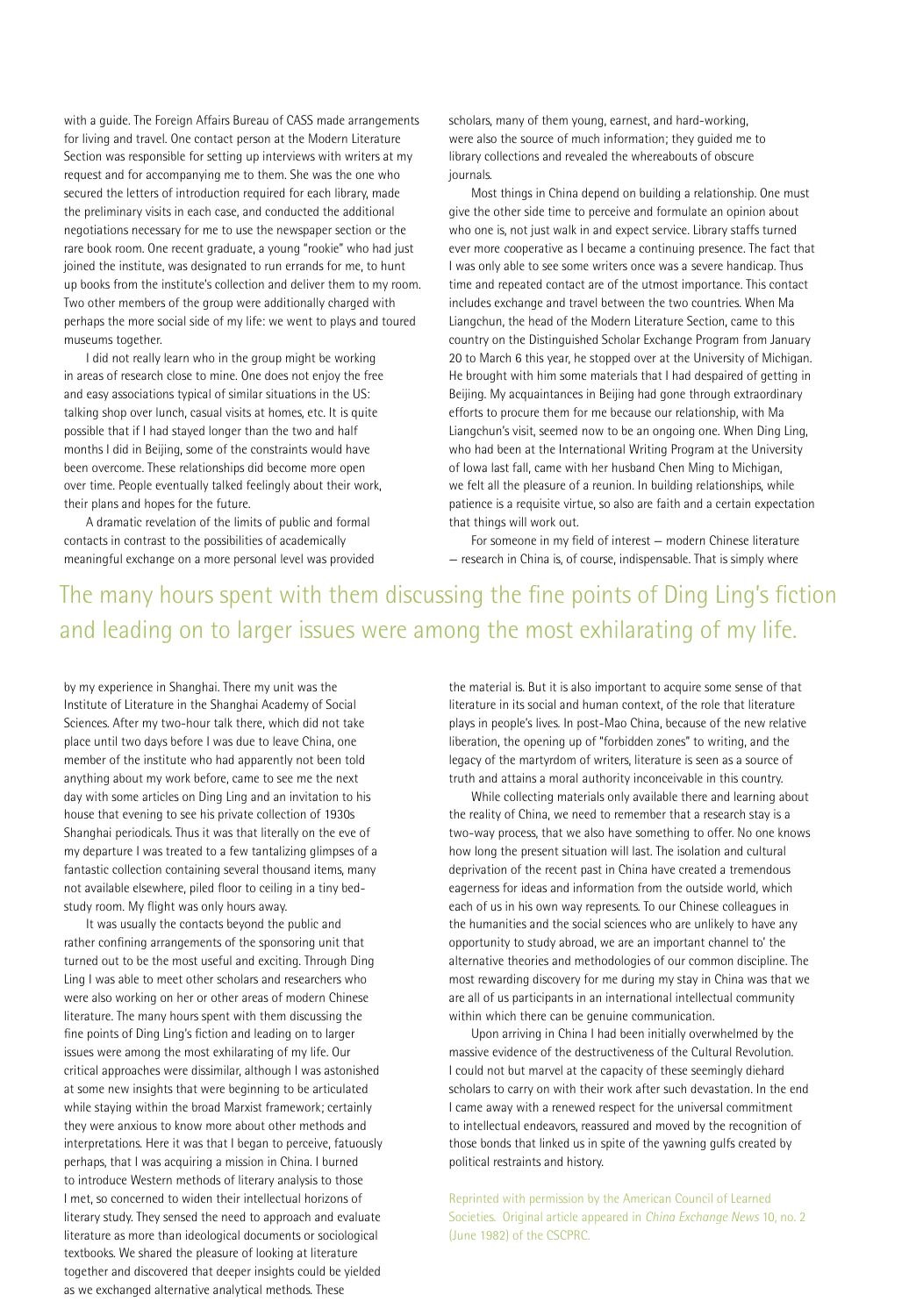## An Interview with Robert Dernberger: A Career in Chinese Studies

Interviewed by Siobahn LaPiana Journal of the International Institute Vol. 2, No. 2, Fall 1994

**Dernberger:** I was born and raised in a factory town where my grandfather, father, aunts and uncles all worked for General Motors. I worked there, too and then got a fellowship from General Motors to go to engineering school and become an engineer. I didn't like engineering school that much. I had talked to someone who had successfully gone through this engineering program-he was an engineer in an engine plant-and I asked him to comment on some of the exciting things in his job. And his response was that he had moved the carburetor on the engine block and I thought-this is not very exciting. But it was a set way of life-country club living, everybody had a sailboat, everybody played golf. It was an upper class set in Pontiac, Michigan with no knowledge of the outside world at all. This was just after high school. But then, in 1949, the Korean War came along. I was drafted into the Anny in early 1950. There, I was given a series of exams. Because I had had a lot of math and engineering courses they decided to send me to cryptography school in Camp Gordon, Georgia. But the class for cryptographers didn't open for several months, so in the meantime I was doing guard duty and other miscellaneous jobs. Because the thought of spending time in courses at Camp Gordon didn't appeal to me, I would keep looking at the bulletin board. There was this wonderful school of languages in Monterey, California, that really caught my eye. When I saw that, I knew that was for me. I had to take a language aptitude test which was based on a fake language. I did very well on it because I had studied Latin in high school. I never knew what Latin was going to do for me, but it sure helped me on that exam. I passed that with a high score and was told I had my choice of languages. I chose German because I knew I'd be going back to college and I knew I needed to study a foreign language there. When I arrived at the school in Monterey, they gave me a big pile of books on China and Chinese. I ran over to the Sergeant and said: "Wait a minute, you've made a mistake, I'm supposed to be studying German!" He said, "Everybody's taking Persian or Chinese, no German." Mosadegh had just seized the oil wells in Iran, so people were being given intensive courses in Persian, and the Chinese troops had just crossed the Yalu River and we were being given hurry up training in Chinese. It was an excellent school. You would have really had to fight it not to learn the language.

**LaPiana:** Did you have the sense that you were nevertheless being prepared to go to war?

**Dernberger:** I was not sure. These were not military people. This was just language. The school was run by professional language people, although it was administered by the military. You were assigned fifty words per day to memorize, and every two weeks there were exams. They would take you in a room and you'd overhear a conversation between two people and then you'd have to write it down. You would be taken to the airport, and the person with you would speak only Chinese and you were to be the interpreter. It was a very intensive program. Five days a week, six courses a day, four people in a class. Some people failed out because they were tone deaf, so very quickly we lost a third of our class. But the rest of us stayed until the end. I found it fascinating and I enjoyed the immersion experience. After fourteen



months in the school they sent us to Washington, D.C.. The United States was fighting the Korean War with maps of Korea made by the Japanese and which thus had Japanese place names all over them. At the bottom of these maps it said "Thanks to the University of Michigan," It was the University of Michigan Japan Center which had acquired these hand-drawn maps of Korea from the Japanese after the Second World War. We had to translate the place names into Chinese because the Chinese were communicating in Chinese, not in Japanese or Korean, They would say they were moving troops up to such and such a place and no one had any idea where it was because we had no Chinese maps. So we were put through a crash course in putting Chinese names onto these maps. After that we were trained to learn telegraphic Chinese. By telegraph the Chinese communicated with numbers, not characters. There was a four-digit number for every Chinese character. But the Chinese were also mixing up the numbers by putting them into code. So each of us was assigned a special code to work on. Mine was called "Canoe," I believe. That may be a security matter still, I don't know! These were basic codes that they used over and over again. I was able to translate about 50% of the messages I received. It was rather boring work. For each message you had to say whether your translation was possible, probable or certain. We learned very quickly to always use possible, because if you said it was probable then you became responsible for the army's actions in response to the message! It was sort of a game. The trouble was that the Chinese were very security conscious and they would often make up a new code for each message. The only time we made headway was when the Chinese would slip and someone would ask for a correction. If the correction was given in regular Chinese we'd pick up on it. Naturally, most of those people who made this mistake would never be heard on the radio again. After that they were off the air. So when we worked with our Chinese in Korea it was all telegraphic code and most of us never saw a Chinese character or heard a Chinese word. Luckily, I was an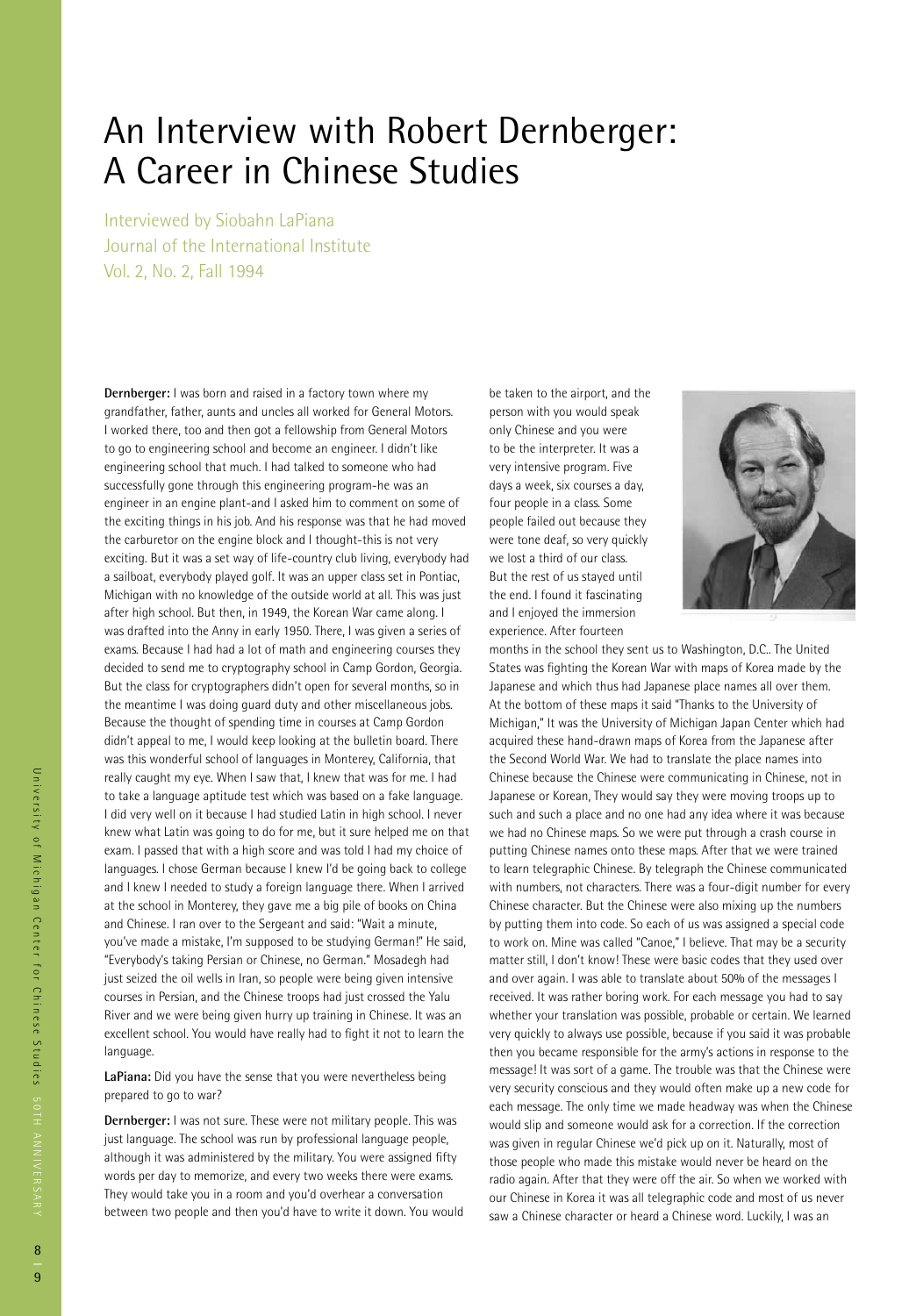exception. I succeeded in getting myself transferred to interrogating Chinese prisoners.

**LaPiana:** So your main duties during the Korean War were intercepting these telegraph messages and interrogating prisoners?

**Dernberger:** Yes. As an interrogator I was given a jeep and a driver and we would drive around to places on the front where Chinese prisoners of war were held and I would interrogate them. This way I got out to see a little bit of Korea. Many times the prisoners did not know very much. They were very eager to tell us anything, because they thought we would treat them well if they talked, but actually we treated them all the same.

**LaPiana:** Was that in fact your first contact with Asian people?

**Dernberger:** Actually, no. Before the work in Korea we had spent 6 months in Japan for further training. But the interrogation of prisoners was very interesting.

**LaPiana:** Did you feel at all limited by your role as an U.S. Army interrogator?

**Dernberger:** Well, of course I was assigned to find out things. Things I myself was not too interested in, like the size of the gun that they were firing. But in the course of it, I was given permission to warm up to the person, to ask them about their family and where they were from. The Korean guards were not too kind to the Chinese prisoners and this made it difficult to be friendly with them sometimes. In general the prisoners did not know very much. They didn't know a lot about their unit or about the technology being used. They were willing, though. Some of them had stolen documents from their company to bring to you, but usually it was things like the instructions on how to inflate the tire on the truck or something like that.

**LaPiana:** So the soldiers would steal these things before they were captured?

**Dernberger:** Yes. Most of them wanted to be captured, actually. Life was pretty tough for them. And they were expendable. There were a lot of indications that they were willing to be captured.

**LaPiana:** And what became of the prisoners after the war?

**Dernberger:** Well, the settlement of the war was that each individual prisoner would be asked, by both sides, if they wanted to return home or to stay. I think about 23 Americans stayed in Korea with the Chinese. As opposed to 13,000 Chinese who did not opt to go back to China.

**LaPiana:** How long were you in China and Korea?

**Dernberger:** Two years. After the war was over I entered the University of Michigan with the GI Bill. The University tuition was \$90 then! I came to the University of Michigan with the intention of studying political science and going to Law School. The age of everyone becoming an engineer was over, and the age of everyone wanting to become a doctor or lawyer was coming in. So I had my eye set on that. I was not going to pursue my study of China or of the Chinese language because, to tell you the truth, I didn't know that was a field of study. Studying Asia didn't seem like a possibility. But the University notified the Japan Center that I had all this background in Chinese language. And the Japan Center asked to talk with me. I met with Jim Crump, who just recently retired from the Department of Asian Languages and Literatures. Jim said that if I wanted to get to Law School, the quickest way was to get a B.A. in Chinese Studies because I already had the equivalent of four years of language. So I took my B.A. in Far Eastern Studies, so as to get through the degree quicker. After my B.A., I enrolled in graduate school in Political Science here at

the University of Michigan, as well. I was still intending to go to Law School. But then I met Professor C.F. Remer, who was working in the Economics Department. He was a grand old China hand. He had taught in Shanghai at Saint John's for several years, and had taken the first Chinese commercial air flight, which set down in the mud banks of the Woosung River. He also gave the eulogy at Sheng Hsuan-Huai's funeral. He was recognized as the first Western-style capitalist in China. He knew Madame Zhou En Lai and protected her in his house when the Nationalist police came to arrest her. He knew Madame Sun Yat Sen, and he was an office mate of Alger Hiss.

**LaPiana:** What was the background of Professor Remer?

**Dernberger:** He had graduated from Harvard and had passed the exam to have a government job, but he was too young so he decided to spend a year going off to Asia looking around. But once he got there it was too late, he was hooked! He spent a lot of his life in Asia. At the University of Michigan he was working on a project on China's foreign trade. In 1953, when I first came to the University as a student, he asked if I would be a Research Assistant for him. He is the person who made the strongest impression on me of anyone in my life. He lived and breathed China. His house was filled with art and artifacts. He had brought relief carts filled with grain into famine areas in China and the villagers had given him vases and tribute silk and all this was hung on his walls and stored in glass cases. He had a thousand stories to tell about his life in China and his love for the Chinese. He had a personal affinity for the Chinese people.

**LaPiana:** What was his main area of study?

**Dernberger:** International Trade and Chinese economics. He wrote two books that still stand up as standards in their field: China's Foreign Trade and Foreign Investment in China. Those two books are used by the Chinese themselves and by the Japanese as references for China's foreign trade and investment in the late nineteenth and early twentieth century.

**La Piana:** How did his framing of the field influence your own work?

**Dernberger:** Well he was a professor who personalized his relation with me. He took me into his house and would often invite me and my wife over for dinner. He talked about China constantly, and would pose questions like: "How are they going to feed the Chinese? How are the Communists going to do it?" He was involved, he cared about the subject. When he took trips to the World Bank in Washington he would take me with him, and introduce me to people. This was very impressive stuff. It gave me, for the first time, something that wasn't just a novelty but was something I could really do, really work on. At that point, though, I was still intending to go on to law school. But then Professor Remer went to work on me and said that from his point of view, it would be more meaningful to work in economics, especially on the question of how the Chinese could escape famine.

**LaPiana:** So through him you took on this concern for the Chinese people yourself?

**Dernberger:** No, I can't say that. He lived with them, ate with them, and loved them. I never did that. By this time you couldn't go to China. It was isolated. In fact we were told not even to talk about our work as students in Chinese studies. The University of Michigan was a state school, and there was some concern that the state legislature would be upset if they knew we were using state resources to study the enemy, so to speak, sympathetically.

**LaPiana:** So what was it like to be engaged in that kind of work at the height of the Cold War?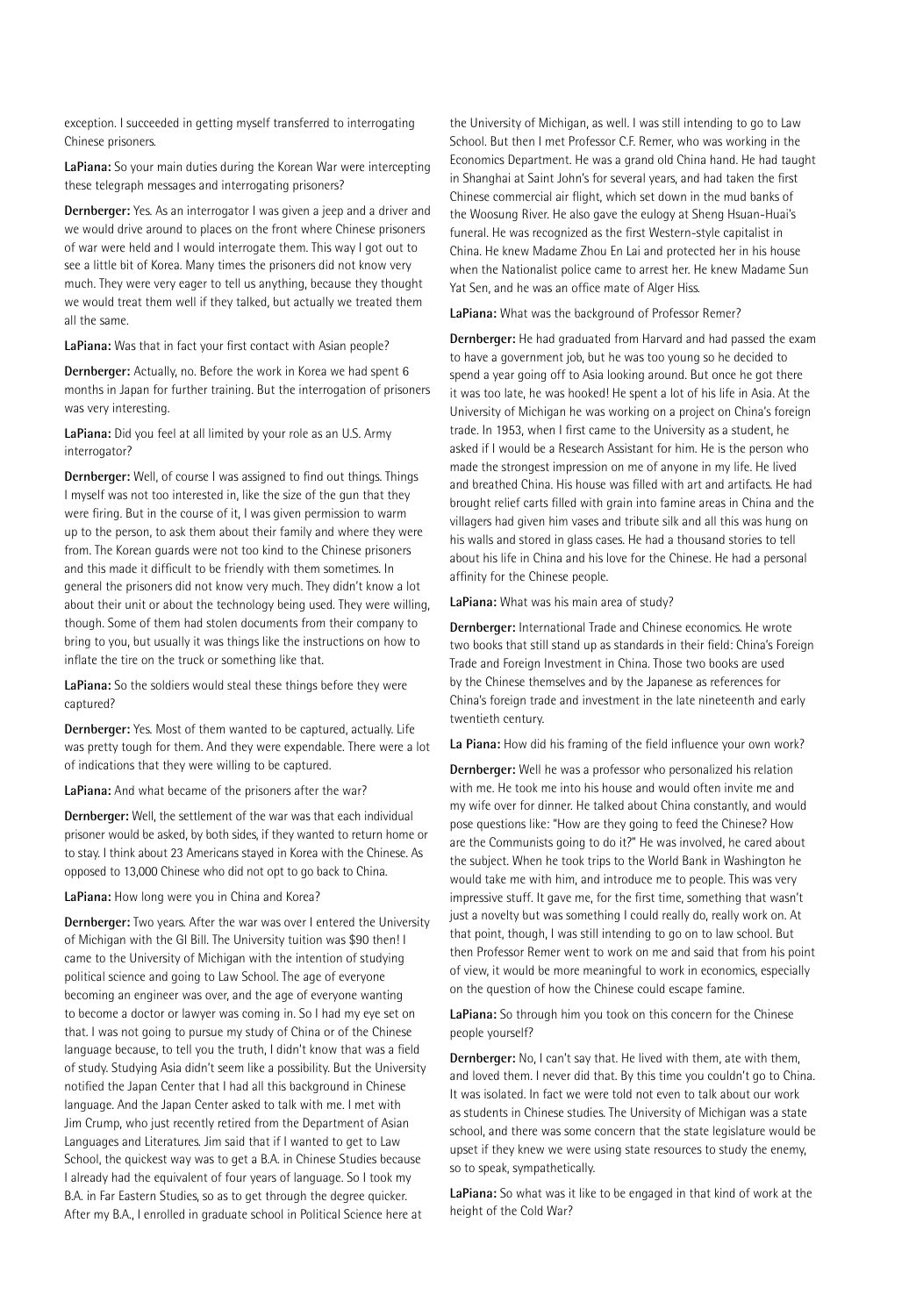**Dernberger:** Well just before that time, a representative of the House McCarren Un-American Activities Committee had come through Ann Arbor and had really raised hell by questioning some math professors and a couple of economics professors about their communist activities and ties. I don't know whether they were or were not Communists; they might well have been communist sympathizers. But certainly I don't think they were a threat to the United States. Larry Klein, who was later to win the Nobel Prize, was an Assistant Professor here at the University of Michigan and he left because of this. But overall the campus was pretty dead on this issue. Along with Archie Singham, who later came back to lead the Black Action Strike and who was studying Political Science then, I started a Marxist study group down in the basement of South Quad. We would meet in the evening to discuss various books. I remember the first one was Wittfogel's *Oriental Despotism*. But this was in the early to mid 1950s, and there was just no interest. We also tried to get a group together called the Robin Hoods, to complain about McCarthyism. I can remember going across the diag with a green feather in my hat, to show I belonged to the group. But there was just no support for this. It was the height of the Cold War and there was a lot of apathy. Attacking people as Communists just didn't make large numbers of people upset.

**LaPiana:** What about Professor Remer? Was he ever suspected of having Communist sympathies?

**Dernberger:** Well, I talked to him a lot about this. He was not a Communist but he had supported people like Wittfogel, helping him to get out of Germany. He also supported Owen Lattimore and Alger Hiss. He never believed Alger Hiss could have been guilty. Remer was a member of the Council on Pacific Relations, a group that was later accused of being socialist. As I said, he didn't have any feeling that these were bad people or evil people. They were worried about the same thing he was-how are you going to feed all these people? In our discussions he never viewed these people as a threat to the United States, whereas he did view McCarthy and these people as a threat. But I didn't notice that he was that active politically. Mostly Professor Remer, myself, and three native Chinese worked on research projects on China's foreign trade and domestic economy. Across the hall from us, Wolf Stolper and some of his students were working on East Germany. So you might say we were really a hot-bed of socialism over in the old Economics building. In this process I finally became convinced to drop my attempts to continue on in political science and go on to law school. So I eventually got an M.A. in economics. Then Professor Remer retired. But before he went off he helped me to get a fellowship with the Ford Foundation so that I could finish graduate school. I was one of the first recipients of the Ford Foundation foreignarea doctoral program fellowships. They were a little worried about my age, because I was about 30 at the time, but there weren't too many people around with my background. So with minimal effort I got the grant to go to Harvard. Alexander Eckstein had been an expert on Eastern Europe in the State Department and then had gone on to work on China, and was given a grant from Harvard to teach and to research there. I had met him and felt that he would be a reasonable person to study under.

**LaPiana:** Would you say that the ties between the government and area studies were stronger then?

**Dernberger:** Area studies was dominated by government concerns. Professors had worked for the government, done research for the government, received funds from the government. And in fact in the early to late 1960s, Ford funds for research were administered by a committee set up like a government operation. I attended a

meeting where I refused to go along with them, because their vision of scholarship was completely mechanical. They didn't value analysis or asking important questions, but had a narrow focus and limited objectives in a list of assignments: what is the gross domestic product, textile output, coal output, etc. This committee went bankrupt for lack of ideas and gave the money back to the Ford Foundation.

**LaPiana:** Was it a challenge for you to be someone who was at once focusing on China and on the other hand getting a Ph.D. in economics?

**Dernberger:** It is very difficult in economics to also be an area person. In fact, I have been told by a colleague in the Economics Department that "You can't be a good area person and a good economist at the same time." The field of economics tries to identify particular things that are not institutionally or culturally-bound, I don't mean to make too much of this, but the field assumes common behavioral traits. Institutions, culture, and other differences are not supposed to matter very much. Basically there is an assumption of "rational man." You look at micro, macro, money and banking, and fiscal policy, not at "China." This split has been a problem all my life. I'm very glad I did what I did. It has sustained me up to this point, in spite of the difficulties.

**LaPiana:** Do you think the gap between area studies and economics is the same as it was throughout your career? Is it more pronounced or less pronounced?

**Dernberger:** I'd say the gap is becoming more pronounced. There have been tremendous advances in economics and in knowledge itself. Economics has become something like a professional school, with a very specialized language. This wasn't true when I started out. Also there is now a terrible competitiveness to be number one as a department. Before, Oberlin was Oberlin, Stanford was Stanford, Michigan was Michigan-each school had its own special characteristics-but now because they've gotten into this ratings game, MIT defines what economics is. MIT is the model. My argument has always been that we can live together. I can see the merit of looking at things the way my colleagues do, but I hold that there are other ways of looking at things or other questions to raise, as well, and that you shouldn't throw out the baby with the bathwater. There are people who want to study China and it does take something in addition to just the normal theories and analyses to figure it out. If you go in thinking this is just another market economy and rational man is the same throughout the world, you'll go wrong. I don't want to destroy the economics department-good luck to them! But where is the place for people like myself? I've had to fight that fight all my life. My first job was at the University of Chicago. They were looking for someone to work in their Center for Economic Development and Cultural Change, run by Burt Hoselitz. He studied problems of development with emphasis on such aspects as anthropology and culture, so he didn't fit very well with the rest of the economics department at Chicago. I was invited to go to that center because they wanted some work on China. When they gave me the offer, they sent it on Economics Department letterhead, so I thought I was getting an offer from the Economics Department, but when I got there I found it was from Hoselitz's research center instead. I took over editing their journal and teaching three courses per term. It was quite clear that I was not a theorist, but there was room for me anyway. So it didn't come to a head. So long as I played my role I was allowed to stay. Although I was a second class citizen in some sense, because I wasn't teaching graduate theory courses, they treated me well anyway. But the big attraction to me was the famous scholars - Saul Tax had his office down the hall, Saul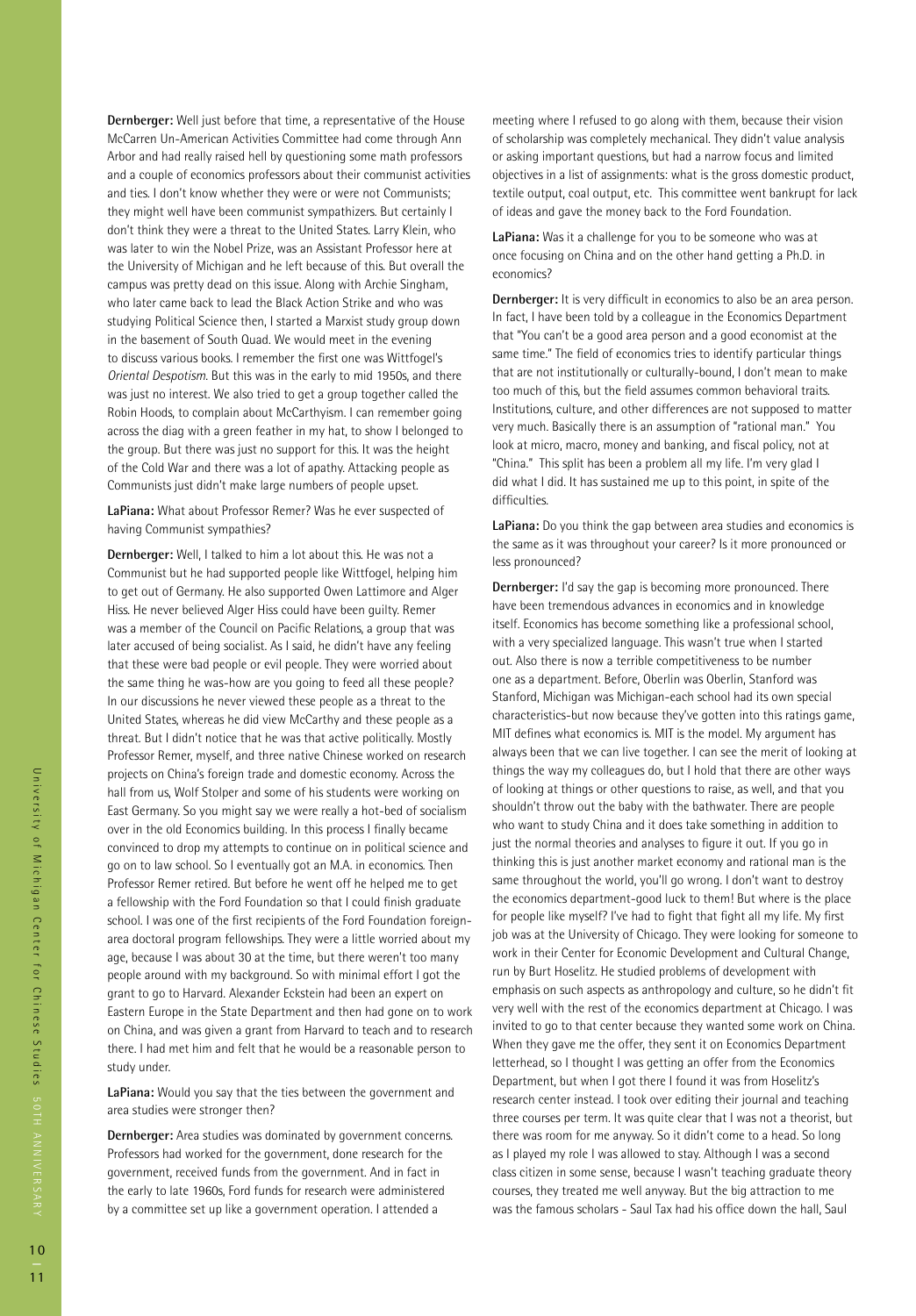Bellow was upstairs, Harry Johnson was next door. There was a cluster of very interesting people. In Chicago most of us were in one or two buildings. For a young man coming out with his Ph.D. to be going to seminars and luncheons with these people was very exciting. I spent a sabbatical here [at the University of Michigan] because of the China Center and China library. There was quite a collection of wellknown people here working on the Chinese economy. The Economics Department offered me a job and I decided to come here, but not in development because all the work in development was being done on French-speaking Africa. One of the key professors in development here thought that the Chinese were crazy and irrational people and thus that there was no reason to try to study them. He used to give my students a hard time. So my place here was in Comparative Systems. I was hired to teach the comparative course with Professor Eckstein. Eventually I became president of the American Association of Comparative Economics

**LaPiana:** It seems like the study of comparative economics would involve some consideration of cultural difference, wouldn't it?

**Dernberger:** Yes. It was easy here on many grounds. We had four people in this field in the 1970s, and the Ford Foundation gave the Comparative Systems Program here two or three grants. So we had money to hold major research conferences in this field. In my experience in the Economics Department at the University of Michigan over the past three decades, I can recognize the process of certain broad changes in the department. We were well-known for our work in applied fields, but I remember a department meeting in the old building where we discussed a need to train our students better in economic theory, or in what we call the "core." So we decided to beef up our "core." That opened a Pandora's box. We started hiring people in the theory core and it's been built up over the years, while applied areas have shrunk. You can readily see what's happening now - development is dying, comparative systems is dying - not because anyone is killing them, but just because they are being allowed to die out. Attention is being directed toward theory because that's where the competition is and that's where the fame is.

**LaPiana:** Can you talk a little bit about your visits to China in the 70s and 80s?

**Dernberger:** In 1975, I was a member of one of the first official American research delegations to enter China in decades. That was with the Rural Small-Scale Industry Delegation. When the Americans and the Chinese signed the Shanghai communique in 1972, Zhou Enlai had the smarts to start with trade and academic and scientific exchange. So the U.S. government, through the Committee on Exchanges with the People's Republic of China, created a delegation to investigate small-scale industry in China. They decided we had to write a book in exchange for getting to go to China. We had an anthropologist, a sociologist, a cement man, a chemical fertilizer man, and some experts on China's economy-Dwight Perkins, myself, and Tom Rawski-and off we went, first to Tokyo for three days, where we outlined the book. But when we got to China they had their own plans for us. I'm sure the guide assigned to us didn't like the job. He just wanted to get us in there and out of there as quickly as possible with no trouble. The Gang of Four was still active at that time and China was quite divided, one area might be moderate, another quite radical They made us go see Dazhai, the site of the "Agricultural Miracle," and the Red Flag canal where they showed us movies of men hanging on ropes to dig this canal in the face of a cliff. It was supposedly built to bring water to this area which had had only one well before a well owned by an "evil landlord," of course.

**LaPiana:** So you basically had to give up control over what you could see and do.

**Dernberger:** We had no control over it at all. They briefed us on rural small-scale industry in Beijing and then sent us out to Dazhai and other model areas to see cornfields, i.e. agriculture, and we fought this, saying we had come to see rural small-scale industry. There was a lot of antagonism. There were other Americans who came to Dazhai, but they were mostly believers in leftwing causes. They wanted to get out there and help harvest the crops. We were a bunch of academics who wanted to see small-scale rural industry. At one time, the guide simply said to us "Why don't you just shut up and listen." So this kept on and he finally took us to a cement plant. One of the problems was that our guide ran the brigade at Dazhai and 2,500 Chinese came through there every day to see this miracle. The story was that they had built these farms from hilly, clay soil with their bare hands, without asking for help from the government, like true socialists. That was the story they wanted to tell, and we didn't care to hear it, we could read the story back in the States. (After Mao's death, the Communists admitted that the Dazhai story was a hoax). We did get to the cement plant. The cement expert got into a long discussion with the Chinese cement plant manager and the latter agreed to give the American specialist a sample of cement from this plant. That didn't make our guide happy. The guide accused us of stealing the cement! Luckily we had enough sense to apologize and act humbled and humiliated and so the next day the guide was very agreeable, even asking us where we wanted to go. But on the way there he took us to a lovely spot where we sat and listened to another fellow lecture us on how evil America was. A beautiful site with waterfalls and flowers where we sat sipping tea and listening to the horrors of America.

**LaPiana:** Did you get the feeling that they were telling these stories because they had been instructed to, or because they honestly wanted you to know how great their system was?

**Dernberger:** I don't know, but by the time we got there they had told their stories so many times to visitors, it was just part of their itinerary. Eventually they agreed to take us to small scale factories. But there they realized we meant business and changed their method of showing us the factories, so that we couldn't learn as much. After that we went down to Shanghai, which was a hotbed of the Gang of Four. Our host tried to make a deal with us: "If you fellows behave yourselves here, when we get to the South I'll take you wherever you want to go, but please control yourselves here." But we, of course, being typical Americans, couldn't control ourselves, and we did various things that here would be considered having fun, but there were seen as deadly serious. Arthur Stinchcombe, a sociologist from the University of Chicago, had a great sense of humor and he would write little essays during the trip, in particular one on China as "the country where the second coming had already occurred," the Chinese didn't like it very much. He'd stay up all night trying to discover the perfect drink in China, and writing these humorous essays. One of the worst things we did was at a banquet where some very powerful people were present. It wouldn't have cost us anything to be nice to the nasty guys, but we had to get even with them. We made a point of toasting the people we'd met who had been moderate and nice to us, and not mentioning the radicals who hadn't. And we ended with a toast to the person who had impressed us the most - the cook. We took a bottle of liquor out to him in the kitchen. There was our return banquet after this one with the same powerful people. They made a point of standing out in the hall until an hour after the banquet was supposed to begin, a gesture which is the height of insult in China. From that time on I think we improved a bit. We were given a lecture